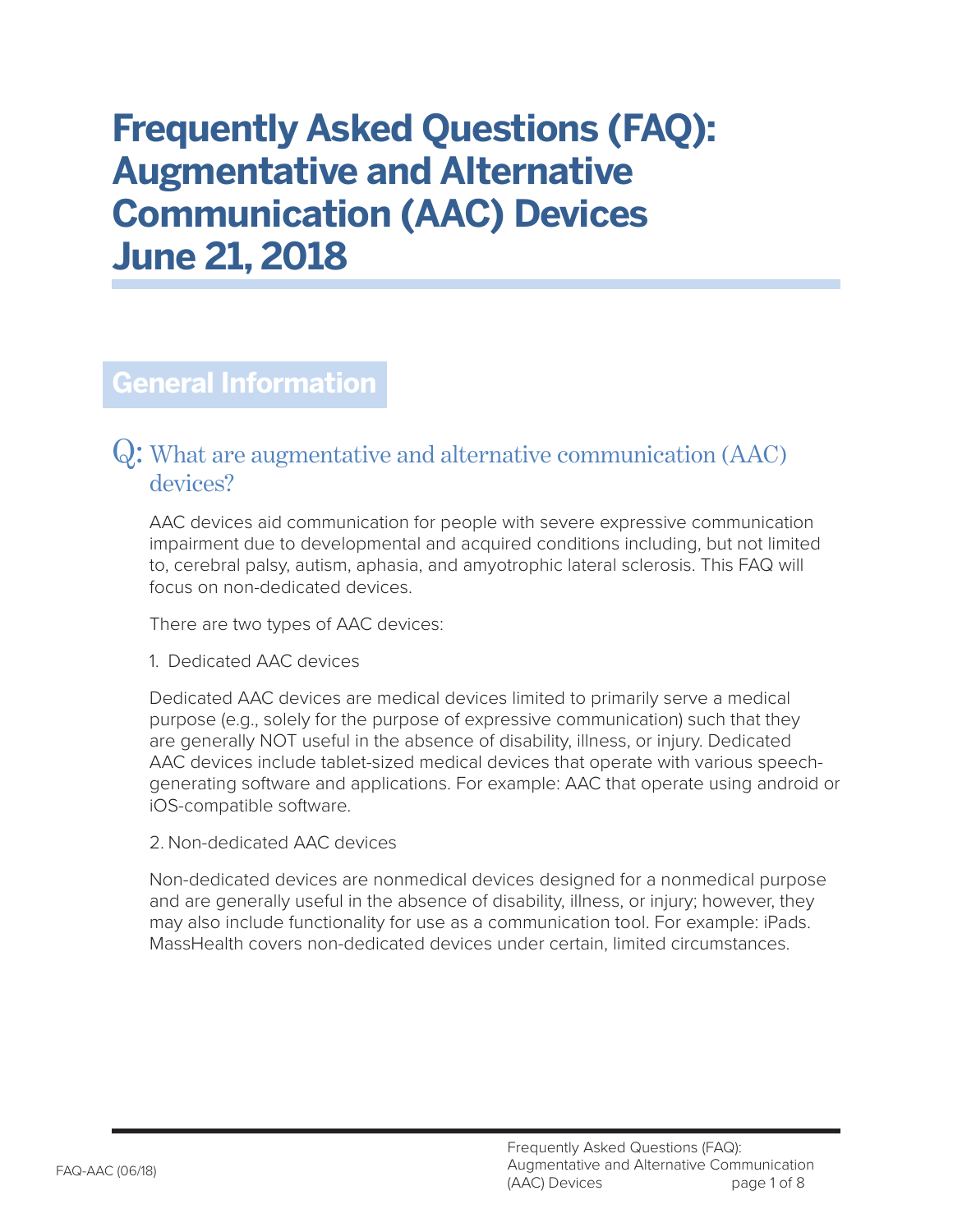### Q: Whom should providers (SLP or DME providers) contact if they have any questions or concerns?

Providers should contact the MassHealth Prior Authorization Help Line at 1-800-862-8341, Monday through Friday from 8:00 a.m. to 6:00 p.m. ET. Providers may also submit questions via email to support@mashealthitss.com

#### Q: Whom should parents or caregivers contact if they have any questions?

Parents or caregivers should contact the evaluating speech/ language therapist (SLP) or the enrolled SLP who submitted the prior-authorization (PA) request to MassHealth.

### **Coverage For AAC (Dedicated And Non-Dedicated)**

# Q:Who is covered?

- 1. **MassHealth members must meet MassHealth's PA requirements** set forth in the MassHealth Guidelines for Medical Necessity for AAC. Please refer both to the sections below for highlights of coverage criteria as well as to the *Guidelines for Medical Necessity* for more complete information on PA requirements and coverage: [http://www.mass.gov/eohhs/docs/masshealth/guidelines/mng-aac.pdf.](http://www.mass.gov/eohhs/docs/masshealth/guidelines/mng-aac.pdf)
- 2. A multidisciplinary team must recommend the device or software.
	- The team must include a licensed, certified speech/language pathologist who meets nationally accepted knowledge and skill qualifications for augmentative and alternative communication service delivery.
	- The member's primary care provider (a licensed physician, nurse practitioner, or physician's assistant) must prescribe the device or software.
	- Other professionals may be included as needed for determining motor or other needs, such as physical access to the device.
- 3. There is limited coverage of non-dedicated devices.

MassHealth **may** cover non-dedicated devices under certain circumstances. The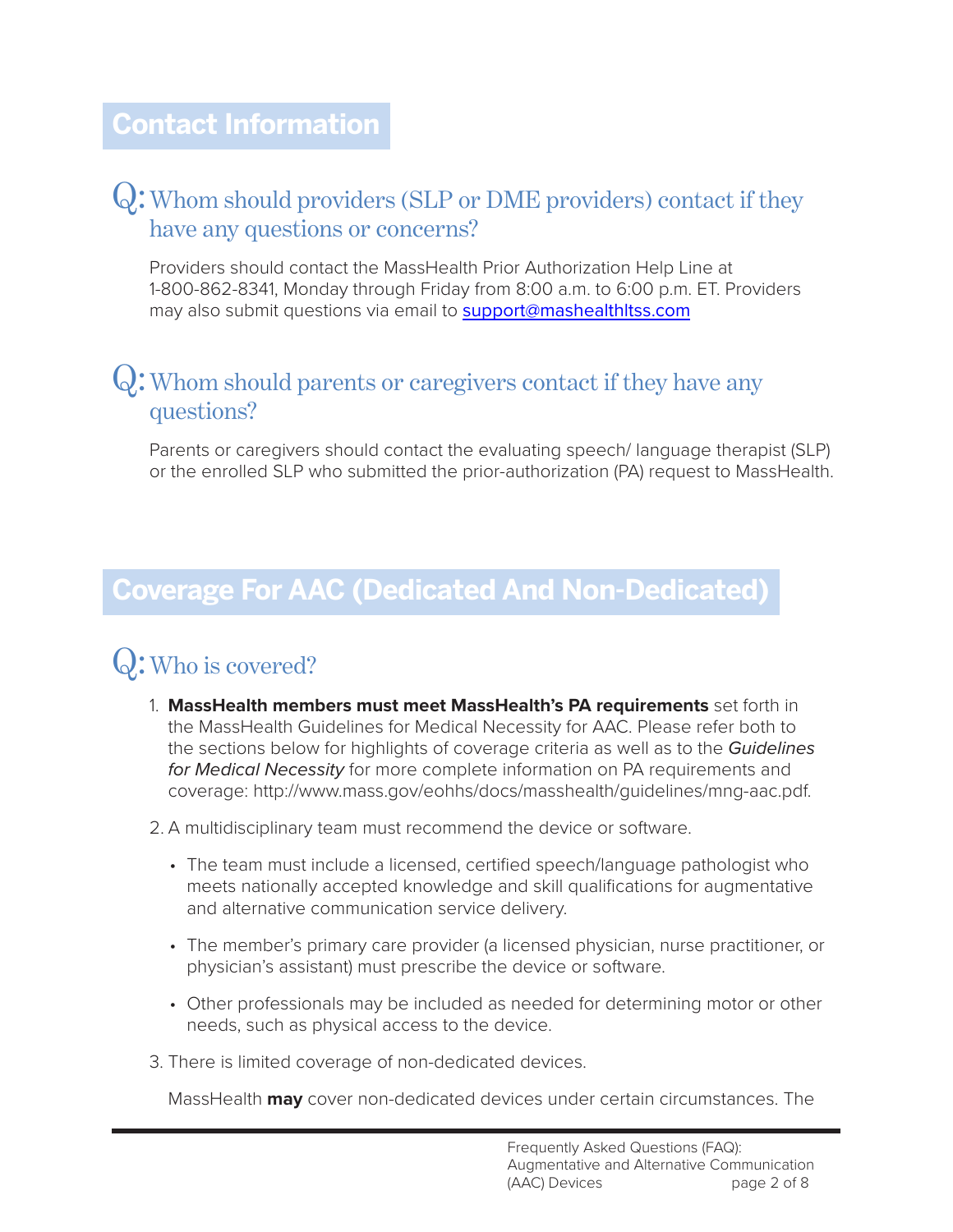following is only a **high-level summary** from the *Guidelines for Medical Necessity*. Member requests for non-dedicated devices must meet all of the following criteria:

- Under age 21;
- A diagnosis of an autism spectrum disorder; and
- Severe expressive communication disorder.
- The total cost to MassHealth for a comparable noncovered, non-dedicated device **must be** equal to or less than the net cost of the approved, covered (dedicated) AAC device.
- For purposes of this cost comparison, MassHealth will compare its net cost for a dedicated device after applying any costs *covered by a member's insurance other than MassHealth (third-party liability or TPL)* to the cost of a non-dedicated device.

### Q: What type of non-dedicated device does MassHealth cover?

- Covered Apple iPad model or comparable models
- Covered iPad Capacity: 32GB

### Q: Will MassHealth cover an iPad model other than the iPad model stated in the bulletin?

MassHealth will cover a comparable model with 32GB capacity.

# Q:What is the appeal process?

Members who choose to appeal must follow the MassHealth member appeal process outlined in the PA denial letter. Information about the member appeal process is available at [https://www.mass.gov/how-to/how-to-appeal-a-masshealth-decision.](https://www.mass.gov/how-to/how-to-appeal-a-masshealth-decision)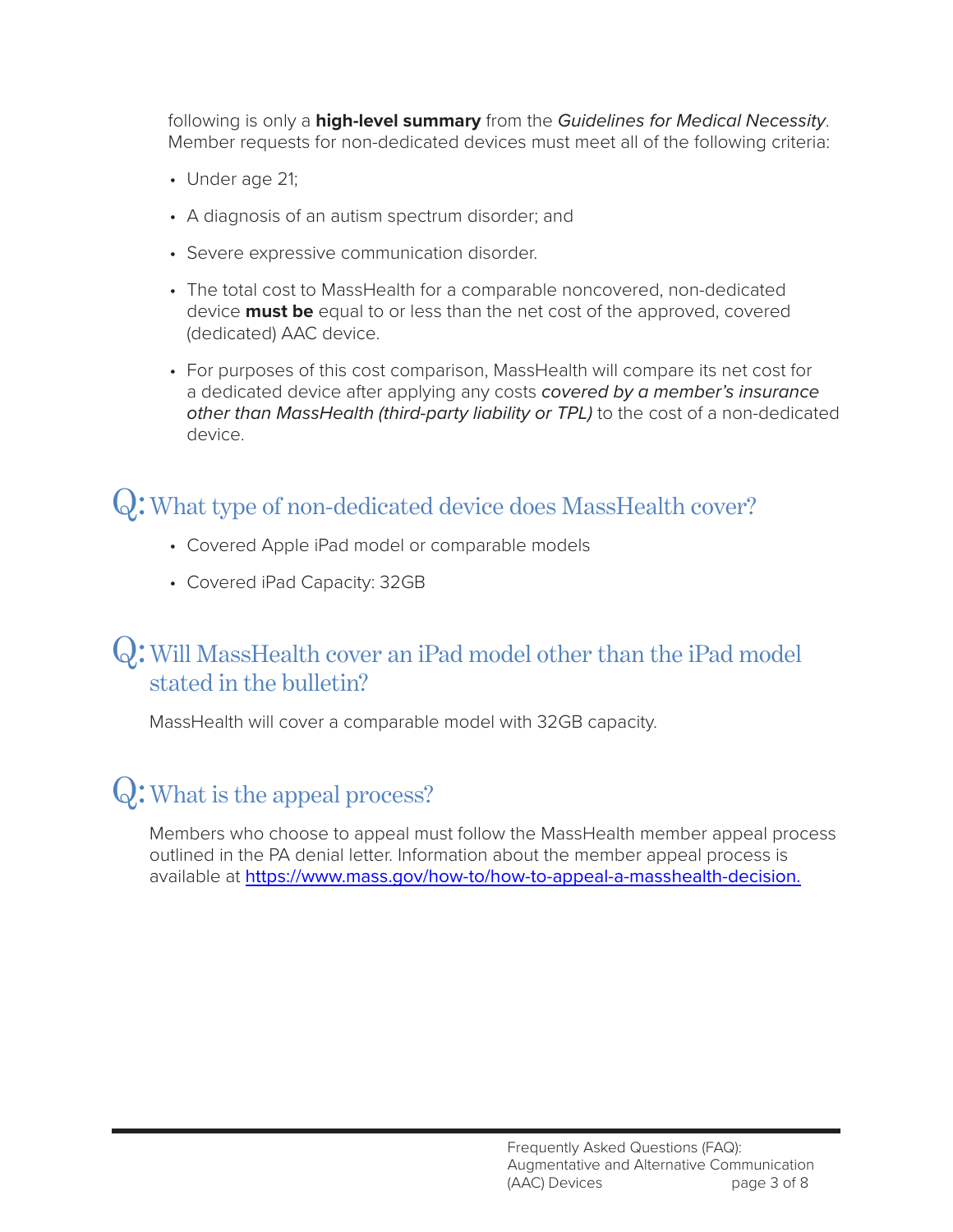# **Submitting a PA Request**

# Q:Who can submit a PA?

**Non-dedicated device:** The PA request MUST be submitted by an enrolled MassHealth speech/language therapist.

# Q:Where does a provider submit the PA?

- Providers should submit all information related to the PA request through the Provider Online Service Center (POSC).
- Please reference the PA submission job aid for instructions on how to submit a PA on the MassHealth Provider [On](http://www.mass.gov/eohhs/docs/masshealth/provlibrary/pocs-job-aids/create-aac-non-dedicated-device-request.pdf)line Service Center (POSC): [Create an AAC Non-](http://www.mass.gov/eohhs/docs/masshealth/provlibrary/pocs-job-aids/create-aac-non-dedicated-device-request.pdf)[Dedicated Device Request.](http://www.mass.gov/eohhs/docs/masshealth/provlibrary/pocs-job-aids/create-aac-non-dedicated-device-request.pdf)  $\mathbb{E}$
- If providers have any questions about POSC access, please contact MassHealth's Prior Authorization Help Line at 1-800-862-8341, Monday through Friday, 8:00 a.m. to 6:00 p.m. ET.

#### Q: What additional information must be submitted with a PA request for a non-dedicated device?

- 1. The PA request MUST include the following information:
	- Apple iPad model or comparable models

**Questions about which iPad model is covered** should be directed to MassHealth's Prior Authorization Help Line at 1-800-862-8341.

- The iPad software, if applicable (provide details: e.g., name of software).
- The iPad protective case, if applicable (list the name of the Apple protective case and preferred color).
- The follow-up visit for the member with the MassHealth-enrolled speech/ language pathologist to instruct the member in the appropriate use of the AAC device and accessories furnished for the member.
- DME information (e.g., accessory mounting systems) ONLY if the member requires DME items. The following DME information MUST be included on the PA, if applicable:
	- the enrolled MassHealth **DME provider NPI**; and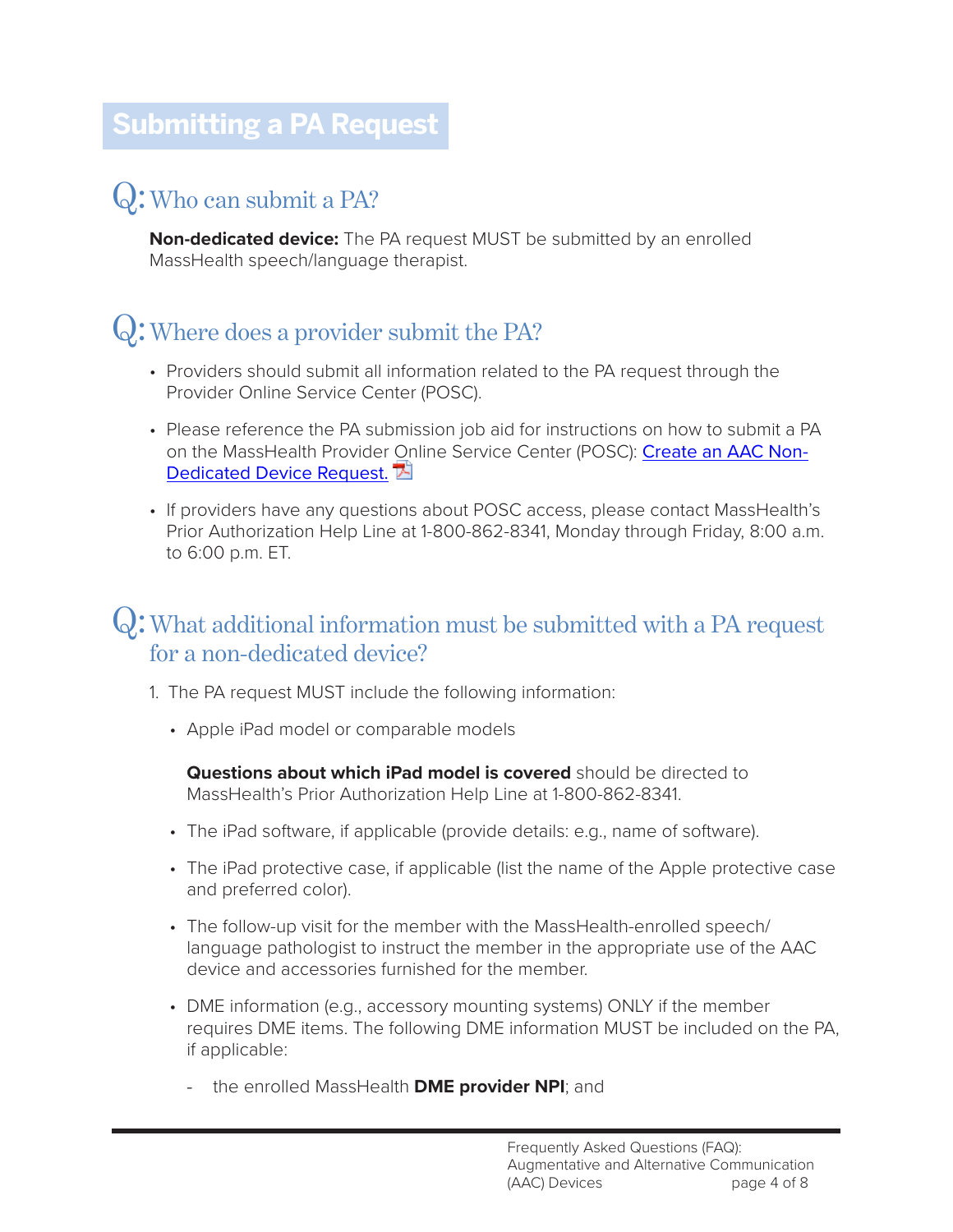- **the DME products** and the DME quote or invoice for the product.
- 2. The clinical documentation that supports a request for non-dedicated AAC as described in Section 3.B.2 of the *Guidelines for Medical Necessity* ([http://www.](http://www.mass.gov/eohhs/docs/masshealth/guidelines/mng-aac.pdf) [mass.gov/eohhs/docs/masshealth/guidelines/mng-aac.pdf\)](http://www.mass.gov/eohhs/docs/masshealth/guidelines/mng-aac.pdf) must include, but is not limited to:
	- A written prescription signed by the member's primary care provider.
	- An evaluation by a speech/language pathologist experienced in AAC service delivery. Note: The evaluation does not need to be provided by a MassHealthenrolled provider.
	- A copy of a recent evaluation documenting a diagnosis of autism spectrum disorder made by a licensed physician or psychologist experienced in the diagnosis and treatment of autism with developmental or child/adolescent expertise.
	- Supporting documentation signed by the submitting speech/language pathologist attesting that the recommended device or software is to be used for the purpose of communication.

3. Does the written prescription have to include all the information from the *Guidelines*?

A simple prescription from the primary care provider should suffice, given that the SLP will be doing an extensive evaluation.

- 4. Are there exceptions to the AAC evaluation having to be completed and dated within six months before the PA submission date as per the *Guidelines*?
	- For evaluations more than six months old, MassHealth requires a new evaluation to ensure that the evaluation adequately represents the child's current functional status.
	- MassHealth may consider evaluations that are more than six months old only if there is strong evidence that the evaluation reflects the member's current functional status.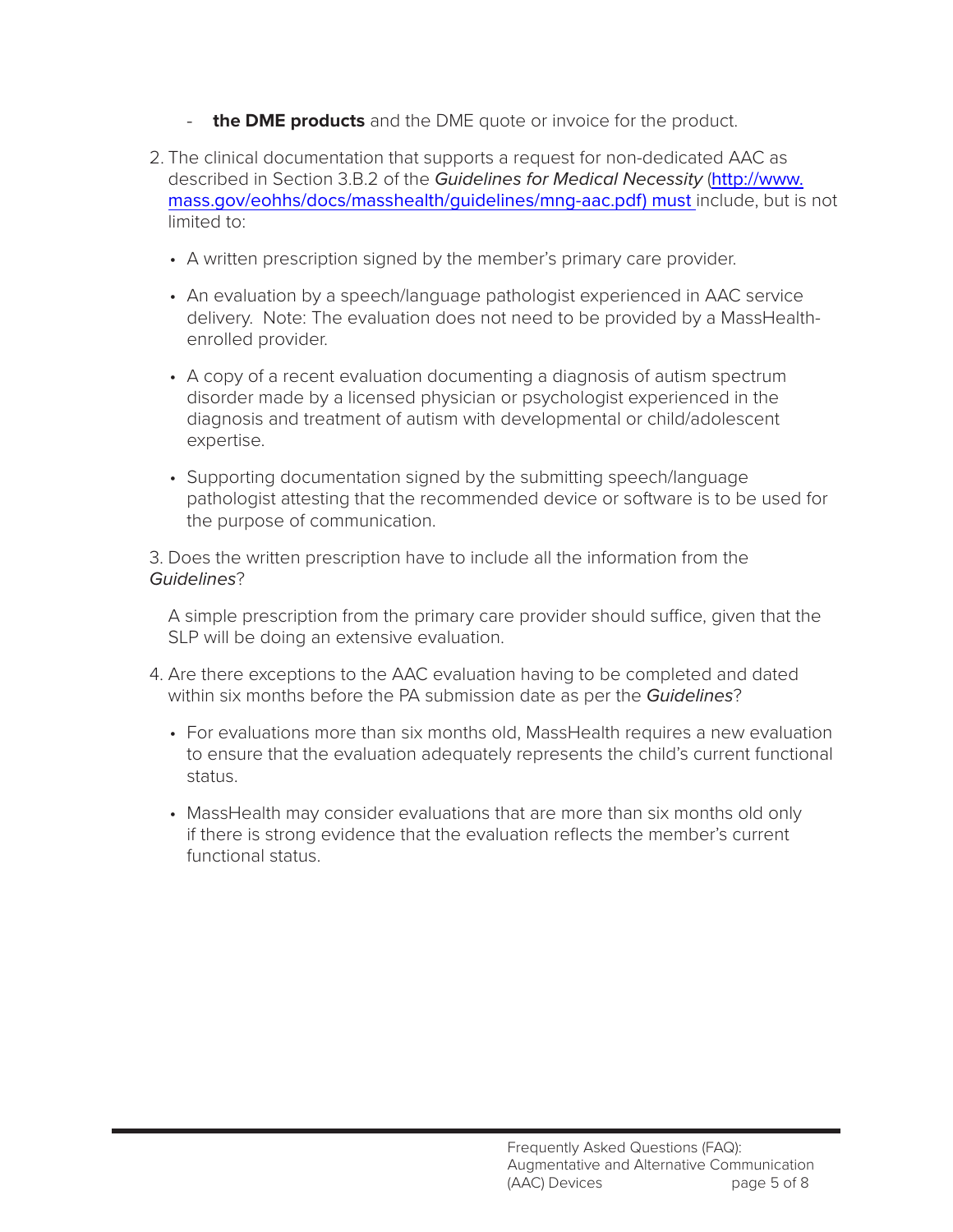#### Q: Are there any specific procedure codes that must be used to submit a PA request for a non-dedicated device?

- 1. You will need the procedure codes and modifiers when submitting the PA request.
- 2. The codes are listed below a[nd](http://www.mass.gov/eohhs/docs/masshealth/provlibrary/pocs-job-aids/create-aac-non-dedicated-device-request.pdf) are also listed in the Job Aid "[Create an AAC Non-](http://www.mass.gov/eohhs/docs/masshealth/provlibrary/pocs-job-aids/create-aac-non-dedicated-device-request.pdf)[Dedicated Device Request."](http://www.mass.gov/eohhs/docs/masshealth/provlibrary/pocs-job-aids/create-aac-non-dedicated-device-request.pdf)

| <b>ITEMS</b>               | PROCEDURE CODES AND<br><b>DESCRIPTIONS</b>                                                                                                                                                                                                                      | <b>MODIFIERS</b> | <b>INFORMATION</b>                                                                                                                                |
|----------------------------|-----------------------------------------------------------------------------------------------------------------------------------------------------------------------------------------------------------------------------------------------------------------|------------------|---------------------------------------------------------------------------------------------------------------------------------------------------|
| iPad                       | E2510 - Speech generating device,<br>synthesized speech, permitting<br>multiple methods of message<br>formulation and multiple methods of<br>device access (MassHealth usage<br>of this code with modifier is for<br>non-dedicated speech generating<br>device) | TW               | MassHealth will purchase<br>and will mail to the therapist<br>for delivery to the member.                                                         |
| iPad<br>software           | E2511 - Speech generating software<br>program                                                                                                                                                                                                                   | TW               | MassHealth will purchase<br>and load the software on<br>the non-dedicated device<br>and will mail to the therapist<br>for delivery to the member. |
| iPad<br>Protective<br>Case | E2599 - Accessory for speech<br>generating device, not otherwise<br>classified (protective case)                                                                                                                                                                | TW               | MassHealth will purchase<br>and will mail to the therapist<br>for delivery to the member.                                                         |
| Follow up<br><b>Visits</b> | 92609 - Therapeutic service(s)<br>for the use of speech generating<br>device, including programming and<br>modification                                                                                                                                         | TW               | No changes. MassHealth will<br>pay the existing MassHealth<br>rate.                                                                               |
|                            |                                                                                                                                                                                                                                                                 |                  | See MassHealth Clinical<br>Guidelines.                                                                                                            |
| <b>DME</b><br>Provider     | E2512 - Accessory for speech<br>generating device, mounting system                                                                                                                                                                                              | <b>TW</b>        |                                                                                                                                                   |
|                            | E2599 - Accessory for speech<br>generating device, not otherwise<br>classified [not covered if used as<br>a modification to home internet or<br>phone services]                                                                                                 |                  |                                                                                                                                                   |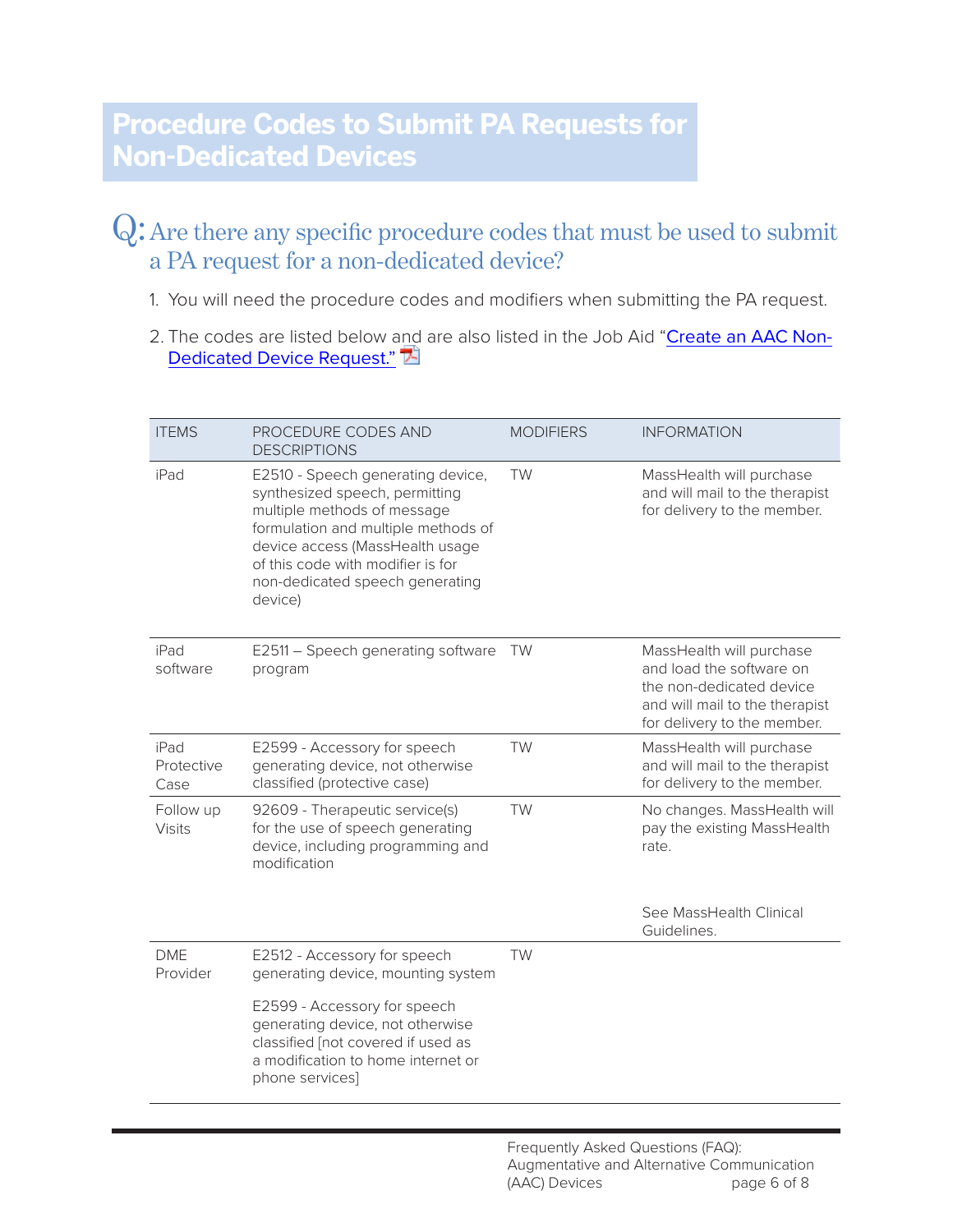### **iPad Information**

#### Q: If a request for a non-dedicated device is approved, who will purchase the iPad?

MassHealth will purchase the iPad, Apple software, and Apple accessories.

MassHealth will download the software on the iPad and will ship to the member's SLP for delivery to and instruction of the member.

### Q:Does MassHealth provide a trial for the iPad?

MassHealth's expectation is that the member's SLP will provide the member with an iPad loaner. For questions related to the trial, please call MassHealth's Prior Authorization Help Line at 1-800-862-8341, Monday through Friday, 8:00 a.m. to 6:00 p.m. ET

### Q: Can the SLP use for the trial an iPad model that is comparable to the MassHealth- allowed iPad model?

The model used for the trial should be the same or similar enough to the one being requested to ensure the device is appropriate for the child.

### **Repair And Warranty**

### Q:Does MassHealth provide a warranty?

MassHealth will purchase the two-year AppleCare+.

#### Q: How do members access services and repairs for the iPad and accessories?

1. Apple products (iPad, software, accessories):

MassHealth is in discussion with Apple and its internal team to determine the best method to provide a service solution to members who have Apple products.